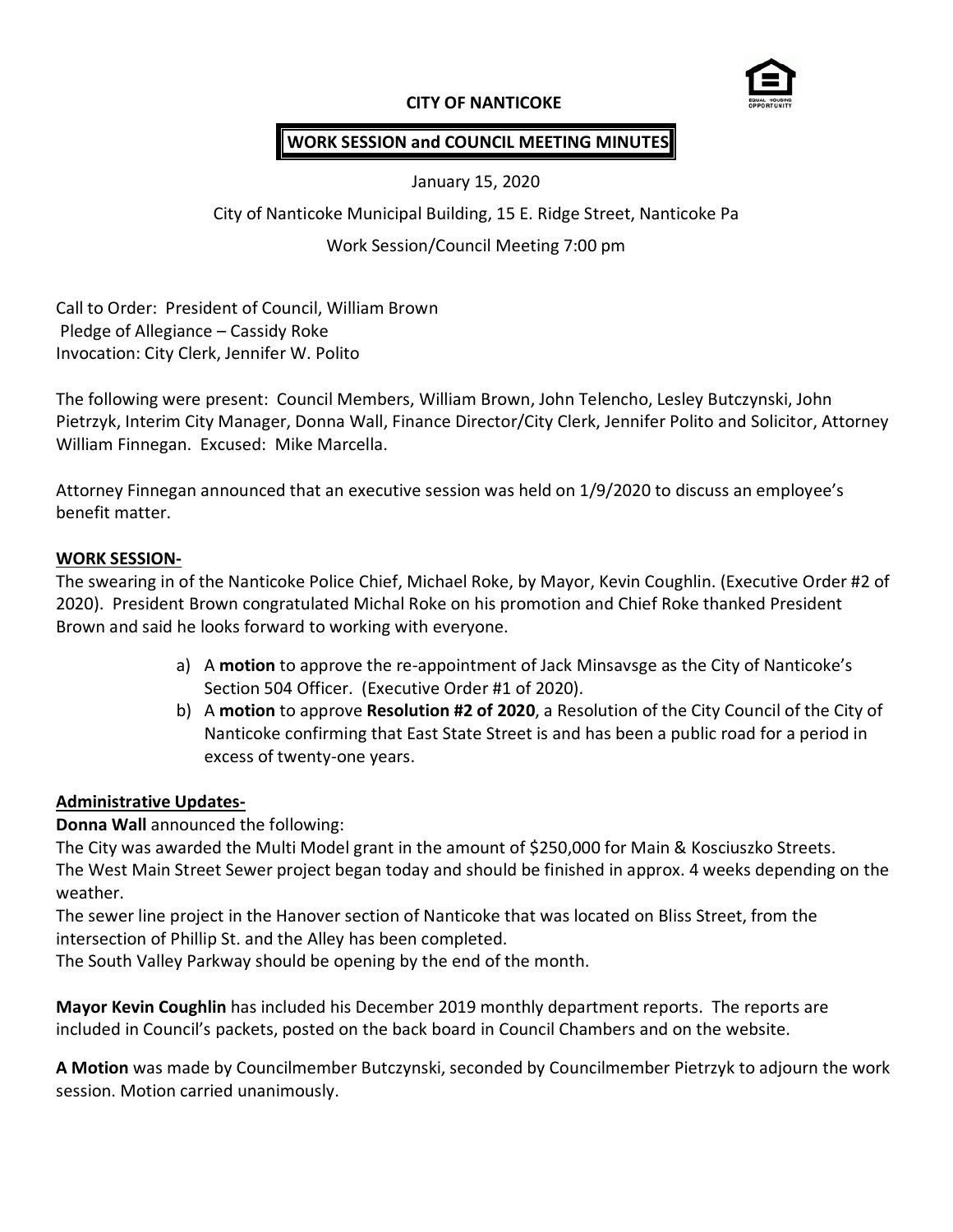# **REGULAR MEETING** Comments from the Public agenda items only.

Mr. Marks asked what the responsibilities of the 504 Officer are and Donna Wall and Jennifer Polito explained it protects the City's Landlords and Renters against discrimination in the City.

Mr. Stachowiak expressed his opinion about his disapproval of re-appointing Jack Minsavage as the 504 Officer. Mayor responded that he is going to take care of the issues and a committee will be formed to help solve the issues at hand.

President Brown asked Donna to explain the Resolution #2 of 2020 to the public. Donna responded that the resolution confirms that E. State Street is a public road because the County has no record of our previous resolution passed back in 1991.

### **Old Business**

None

# **New Business**

**A Motion** to approve the January 6, 2020 minutes was made by Councilmember Telencho, seconded Councilmember Butczynski.

Motion carried unanimously.

**A Motion** to approve payment of the bills in the amount of \$151,807.28 (Payroll \$0 and Payables \$151,807.28) was made by Councilmember Pietrzyk, seconded by Councilmember Telencho.

Motion carried unanimously.

**A Motion** to approve the re-appointment of Jack Minsavage as the City's 504 Officer was made by Councilmember Butczynski, seconded Councilmember Pietrzyk.

Motion carried unanimously.

**A Motion** to approve the Resolution #2 of 2020, a Resolution of the City Council of the City of Nanticoke confirming that East State Street is and has been a public road for a period in excess of twenty-one years was made by Councilmember Pietrzyk, seconded Councilmember Butczynski. Motion carried unanimously.

# **COMMENTS FROM THE PUBLIC –**

**Mr. Hank Marks** had a complaint about all of the abandoned, out of registration and or inspection vehicles on Loomis Street. He says it has looked like a junk yard for years and it is getting worse. He has called the Nanticoke Police and they tagged a few cars but no further action has been taken. Police Chief Roke explained the ticket process and the Police are doing their jobs and the vehicles he mentioned are actually going to be towed on Feb 1, 2020 if they are not moved or brought up to date. Mr. Marks asked what is causing the increase of \$630,000.00 in the General Fund 2020 Budget and President Brown asked Mr. Marks to come see Donna Wall and she will answer that question.

**Mr. Michael Stachowiak** asked if the City ever got an answer from seven months ago on whether or not the City owns the property on Lower Broadway. Donna Wall stated it is currently being surveyed by Stell Enterprises. Mike asked if the property belongs to the City will a rental fee agreement be done for allowing Stell Enterprises to store their equipment on the property and President Brown said we will cross that bridge when we find out the results of the survey.

**Mr. Walter Pavelitz** stated he talked to the DPW Department and the Mayor regarding the damage to the Terra Cota pipe by Water Works on Spur Street. Mr. Pavelitz is under the understanding that the City DPW Department did a quick fix and Mr. Pavelitz would like to be notified when it has been fixed professionally and he would like to know how it was fixed. Mr. Pavelitz also was informed that a contractor hit a sewer line by the Dollar General and all they did to fix it was to fill the hole with concrete. Donna Wall said that is not true,